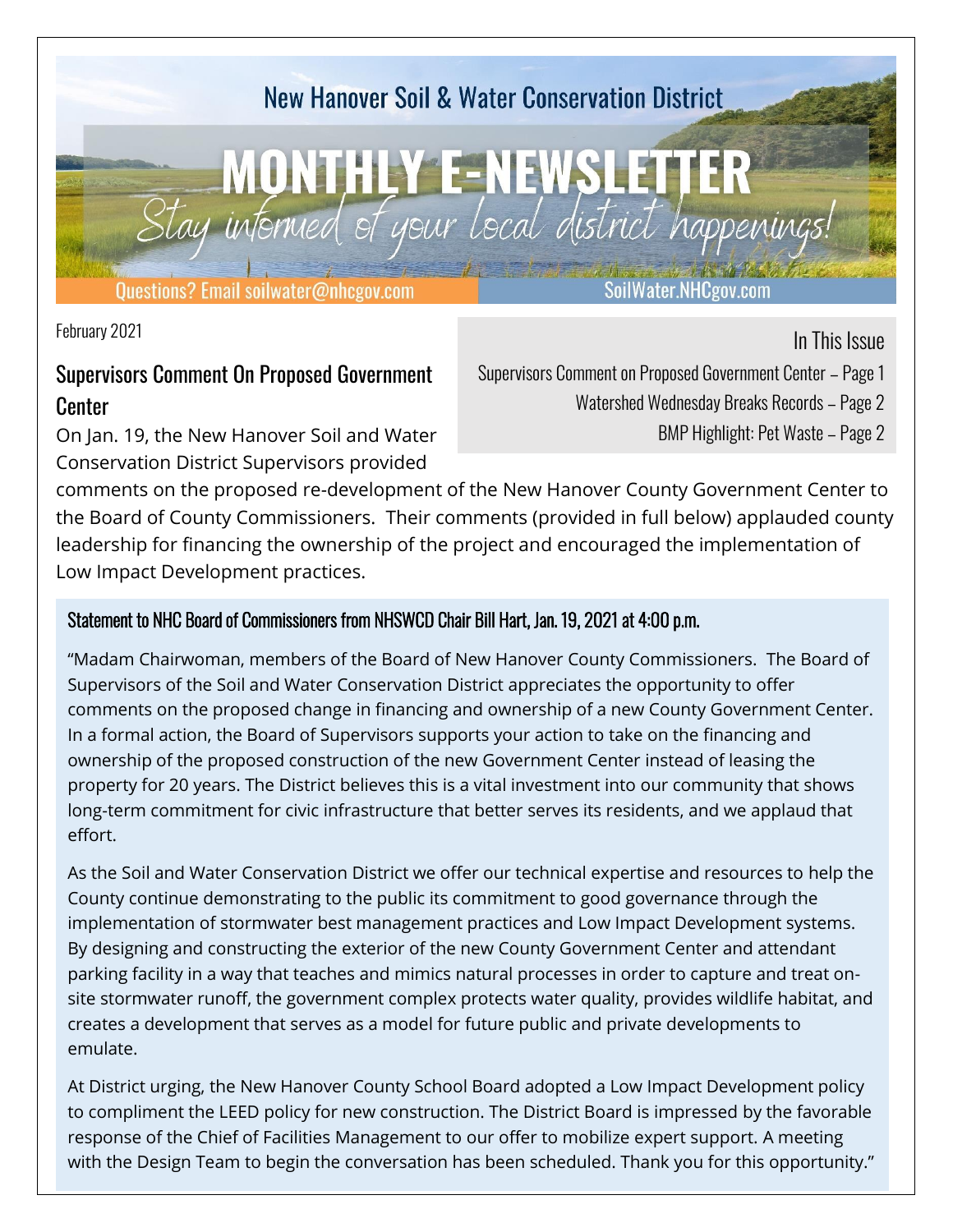## Watershed Wednesday Videos Receive Record Views on Social Media

Environmental educators have been turning to social media to provide accessible, safe programming during the pandemic. NHSWCD jumped in on the trend with our own Facebook

video series – "Watershed Wednesday." Since its inception in December, the videos have broken previous engagement records for the district, reaching over 4000 people.

The videos, shared regularly on the platform, have featured best management practices and watershed basics. In January, the district partnered with Cape Fear River Watch and N.C. State University's Biological and Agricultural Engineering Department to discuss dissolved oxygen conditions and conservation practices on Wilmington's Greenfield Lake.

New Hanover Soil & Water Conservation District posted a video to playlist #watershedwednesday. Published by Amy Renfranz @ · January 13 · @

It's Watershed Wednesday! This week, we join Cape Fear River Watch's Audrey Dunn to learn more about dissolved oxygen in Greenfield Lake. See the comments below for links that will direct you to the programs that Audrey mentions. #watersheds #watershed



In the next few weeks, each new video will focus on a unique

watershed in the Wilmington area – highlighting natural and man-made features that affect the health of the surrounding ecosystem.

You can find the videos here:<https://www.facebook.com/NHSWCD>

# BMP Highlight: The Importance of Picking Up After Your Pet

Many of Wilmington's waterways are impaired, but fixing the problem can be as easy as picking up after your pet. Pet waste contains bacteria, parasites, and viruses that are harmful to humans and wildlife. If left on the ground, these dangerous agents can enter waterways during any rain event as stormwater runoff.

#### To put the issue into perspective: in 2019, there were 55,000 dogs registered in New Hanover County. That many dogs would produce over 41,000 pounds or 21 tons of dog waste every day. That's a lot of poop!

Bacteria from pet waste can shut down recreational swimming waters and shell fishing harvest beds. Shellfish, like oysters, clams and shrimp, are filter feeders so bacteria accumulates in their